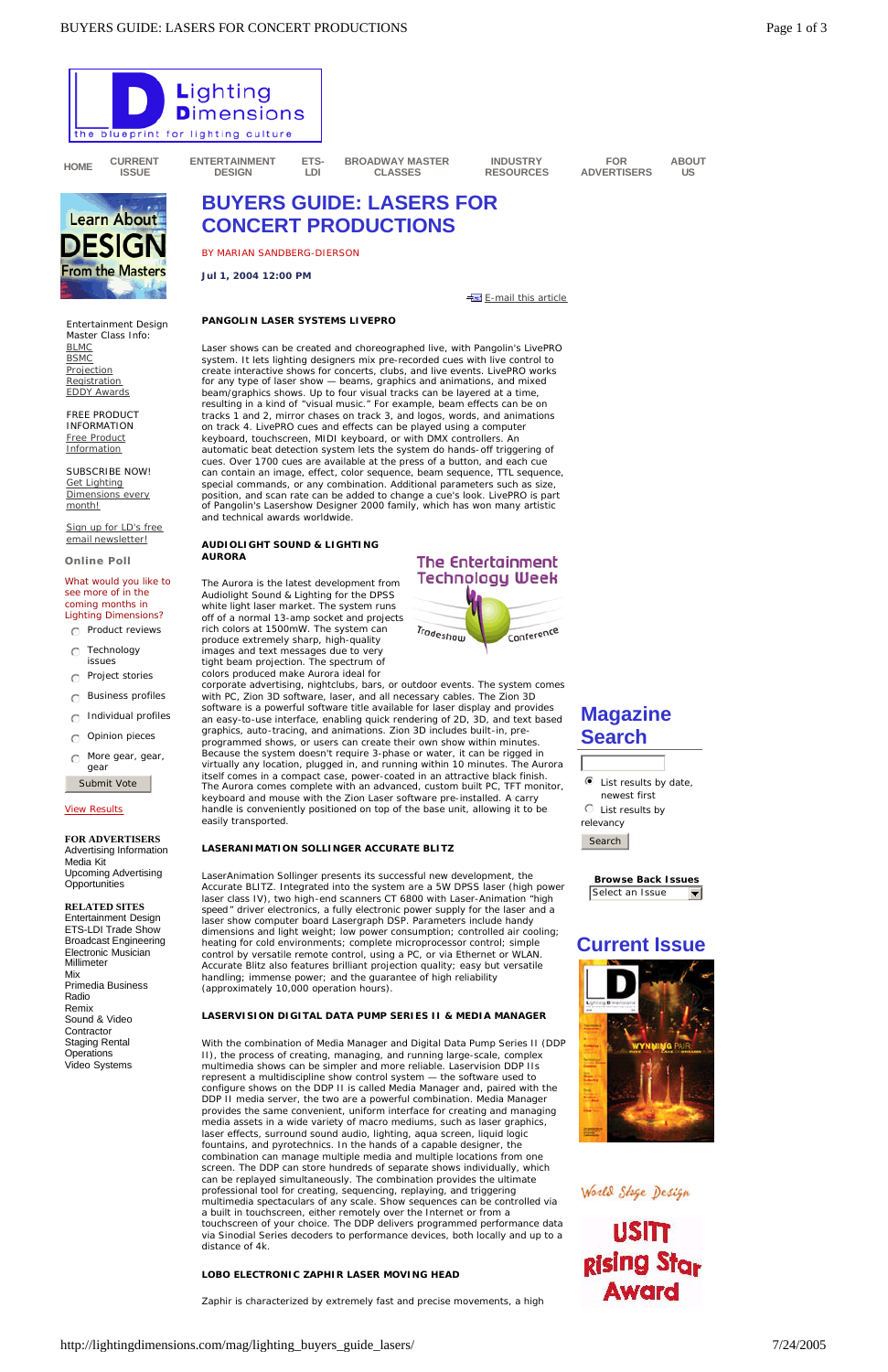level of reliability, high -end projection technology, and convenient control interfaces. The integrated high-speed graphics scanner units provide a scanning-angle of 80°×80°, active safety controlling system, and precision. The projectors are also in the position to project Scanline videos, thus offering many creative possibilities. For optimal beam brilliance, the Zaphir is equipped with an integrated adjustable collimator as commonly used with all other LOBO laser projectors. Unlike other units, the Zaphir has been designed for continuous use, due to its sophisticated cooling management. The individual adaptation of all controller specific data (x/y invert, color delays, Pan/Tilt invert) can be carried out via the large LC-display by means of an ergonomic encoder. Zaphir is available in two configurations: as fiber supplied projector for high-light output in multicolor (without lasers and color mixer) or as a complete system with an integrated, extremely long-lasting 0.8W solid state laser source (monochrome green) featuring a high -speed dimming and blanking function.

#### **ENTERTAINMENT MEDIA GROUP B\*5**

The B\*5 is a 3D laser image projection and special effect system with a variety of applications. The B\*5 features a state-of-the-art, 200mW or 500mW diode pumped solid state laser (DPSS), custom image editing and animation tools, and a 12-month warranty. Its design allows it to be mass produced and opens up a range of new applications for laser projectors that were not possible with traditional gas tube laser systems. The B\*5 Laser Animation and Projection system allows animated images to be projected on to an area of less than  $1 \times 1$ m, up to an area over  $240 \times 240$ m. The projection size is unlimited as more projectors can be integrated into one virtual unit. The system has a built-in computer, allowing storage and playback of multiple shows independently. Furthermore, you can update and reprogram units, either directly or remotely. Now, you have stunning waves, fans, and cones of 3D solid light as well as fully programmable, animated graphic sequences with a cost effective and compact laser animation system. The B\*5 delivers usability and flexibility at a similar cost to intelligent lighting.

#### **OMNISISTEM LIGHTS & EFFECTS STINGER LASER SERIES**

OmniSistem's Stinger Laser has been redesigned to provide not only more colors but superior functionality in similar price points. The Stinger 1B 4.95mW (Blue) and Stinger 1MC 4.95mW (Multi-Color) are the newest additions to OmniSistem's Stinger series. These laser projectors are available in several output power levels ranging from 4.95mW up to 300mW. Designed for a wide variety of applications from nightclub installations to touring productions, the series features an extruded aluminum housing for extra strength and added durability. The Stinger 1B 4.95mW (Blue) and Stinger 1MC 4.95mW (Multi-color) feature: LED menu system for personality and DMX addressing; seven channels of DMX -512; new PCB design; 25 base patterns; pattern hold (freeze frame); hundreds of variations in patterns under DMX control; beam targeting patterns; y-axis offset (vertical positioning of effect); fan filter pack (user serviceable); individual color control (multi-color units only); multi-color modes; enhanced stand-alone features; multi-color mode speed settings. Blue is also available in high power.

#### **CTA LASERS RED DIODE ARRAY SYSTEM**

CTA Lasers offers 6-7W of red from an air-cooled, diode array system that runs on 110V. Imagine being able to plug in a small, 20 lb. box with built-in scanners and produce enough red to compete and mix with the best argons and solid state Yag lasers with two color combination (three when green and red are mixed). It provides the perfect color addition to high-powered green systems. The Red Diode Array system marks the first time in the world users can get red from an air-cooled, 110V, solid state, portable system with builtin scanners. This will allow even the smallest operator to have some multi colors.

#### **LASER PRODUCTION NETWORK LASERPRO**

The LaserPro, used in dozens of permanent locations, is a portable, lightweight, and optically accurate system. This DMX projector will universally accept any laser, high or low power, from any manufacturer. It also features an Adjustable Beam Platform, ABP, which allows you to tilt the optical/beam platform from 0 °-45°, giving on-site flexibility to create a laser show from any location without affecting the laser orientation. In addition, this 12 position projector can be configured to output as many as 48 fixed beams or accommodate special effects such as: scanners, 180° fans, cloud effects, digital color crystals (PCAOM), etc. LaserPro includes four additional effect switches and four motor controls. A safety hood covers the entire projector with CDRH-approved safety interlocks. The system also includes a 12 channel touch panel controller, rack mountable electronic interface box, 6' umbilical control cable, and 50' projector control cable.



#### **KOZMIC LAZER SHOW THE ASSISTANT**

This device assists in focusing lasers, when radio communications are not possible due to a sound check or client rehearsals. The Assistant enables a person focusing a remote bounce mirror across the room to tell the person aligning the beams which way to move it for proper centering on the mirror. Ergonomic and color intuitive buttons: Up=Blue (Sky), Down=Green (Grass), Left=Yellow (LL), Right=(Red), and Stop=Strobe. It uses a 9 VDC battery.

#### **Web Resources for Additonal Laser Products:**

**Audiolight Sound & Lighting:** www.audiolight.co.uk

**CTA Lasers:** www.ctalasers.com

**Entertainment Media Group:** www.emg.com.sg

**Kozmic Lazer Show LLC:** www.kozmiclazershow.com/Assistant.html

**LaserAnimation Sollinger:** www.laseranimation.com

**Laser Production Network:** www.lasernet.com

http://lightingdimensions.com/mag/lighting\_buyers\_guide\_lasers/ 7/24/2005